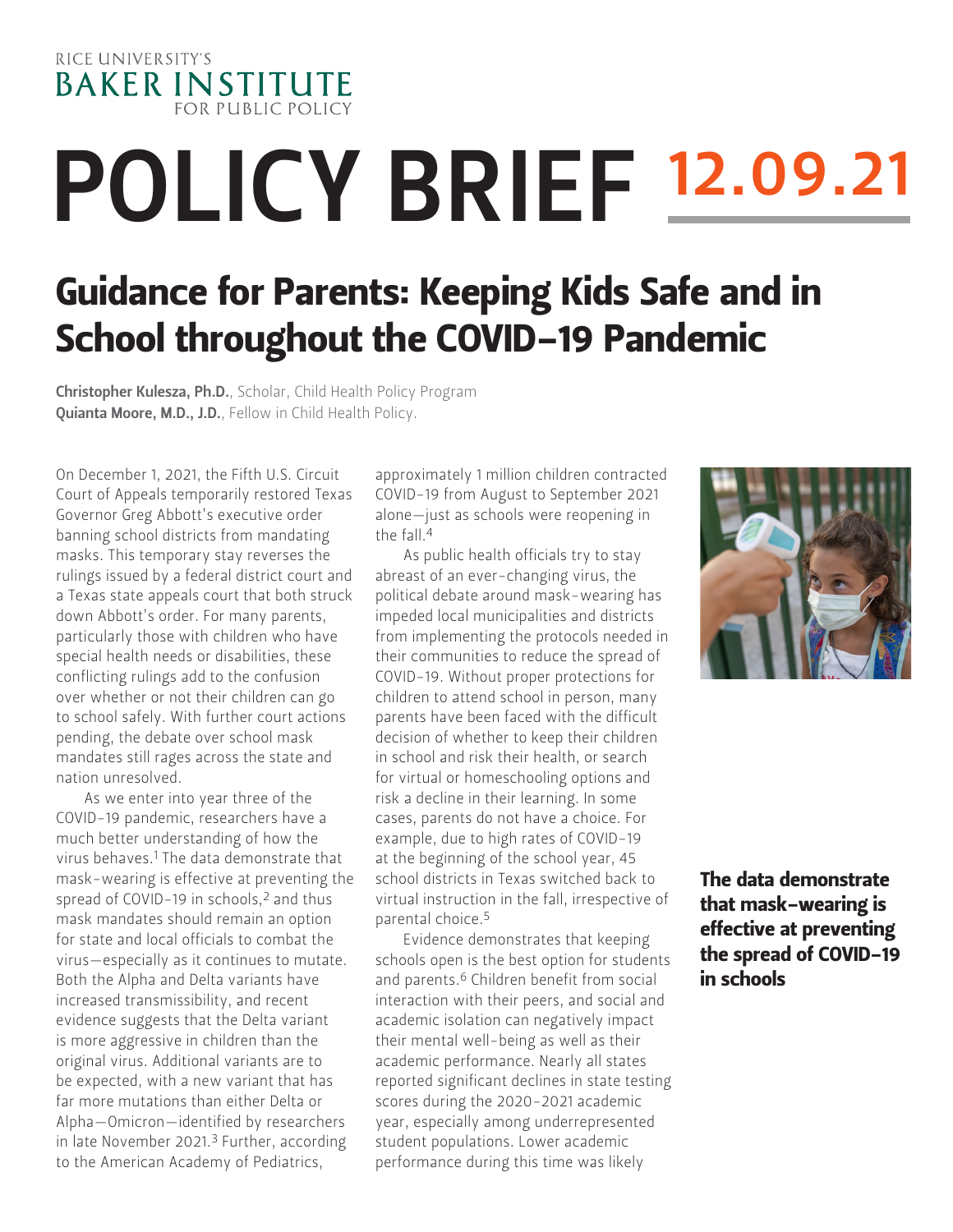due to a multitude of factors, including the pressures on parents to balance their children's schooling at home with their own work schedules. This balancing act can be particularly difficult for families who have additional challenges, such as employment uncertainty, lost wages, or heightened food insecurity.

Local communities attempting to enforce public health guidelines have been stymied by political debates and partisanship. The recent ruling by the federal appeals court further complicates the ability of local school districts to choose how to best protect their school community. Despite this, schools should be allowed to use mask mandates as a way to stay open because of the proven efficacy of masks in reducing the spread of COVID-19 and the low risk of harm associated with mask-wearing.7 Research has shown that as the percentage of mask-wearers increases, so too does the effectiveness of masks at preventing the spread of disease.8 Yet mask mandates should not be universally applied across all school districts. Instead, policies should be decided upon at the local level. For some school districts with low COVID-19 rates and/or a culture of mask-wearing in the community, a mask mandate may not be necessary. Additionally, now that the Pfizer vaccine is available for all school-aged children, school districts may decide that masks are no longer needed to keep their school community safe.

However, even with vaccines, there is still a risk of transmission, and the vaccines may not be as effective against new variants. Therefore, school districts should be allowed to require students and staff to wear masks and/or require proof of their vaccination status in order to protect those most at risk of hospitalization and death from COVID-19. With many people still unvaccinated and the virus still circulating, a school mask mandate could provide meaningful protection to children, teachers, and their families—especially in areas where vaccine hesitancy is high.

While partisan debates continue about mask use, it is important for parents to recognize that they can advocate for

their children's well-being and safety in school by using science and facts. In recent months, school district meetings have erupted into chaos, as tempers and frustrations have flared regarding school mask mandates. Many board members have even resigned as a result. But it is vital to note that the views expressed in these meetings do not represent the perspectives of most parents. Policymakers are ultimately responsible to their entire constituency, not just a tiny share of their most vocal voters, and the fact remains that a plurality of parents supports school mask mandates for both children and teachers.9 With clear research surrounding masks, parents can advocate for the implementation of mask mandates as a tool to combat COVID-19.

#### RECOMMENDATIONS

In light of the high rates of vaccine hesitancy across the United States and the uncertainty surrounding the effectiveness of vaccines against new variants—especially the newest variant, Omicron—mask use should continue in schools. Local and state policymakers should allow school districts to implement mask use for both students and teachers until the COVID-19 pandemic has subsided. However, while masks are effective at reducing transmission rates, they are not a permanent solution to the COVID-19 pandemic and should not be treated as such. Parents should not expect masks to become a permanent fixture in classrooms, nor should they be concerned that their children will be required to wear a mask if they have a preexisting medical condition that would make mask-wearing untenable. Further, policymakers must do a better job of communicating with parents. Parents and students must be given sufficient information to understand the strategies schools are implementing to keep COVID-19 cases at a minimum.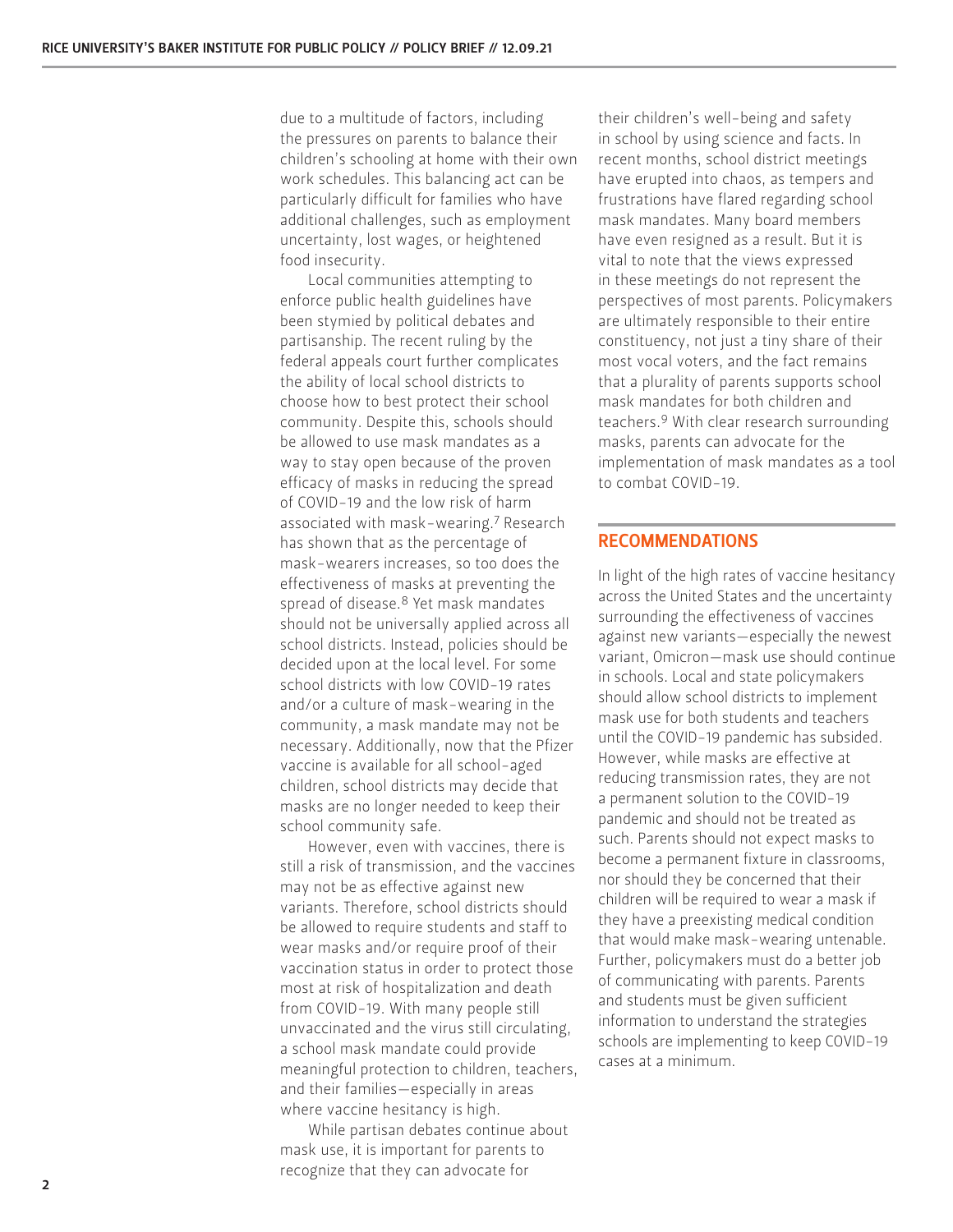We provide the following recommendations for schools based on recent research findings:

#### 1. Establish mask mandates in schools that do not already have a culture of mask-wearing.

Unfortunately, the public debate around mask requirements does not accurately represent their positive impacts on school safety. With numerous studies showing that masks are an essential and safe way to reduce the spread of COVID-19 in schools, parents can be assured that their children will benefit from their use. The most recent evidence from the Centers for Disease Control and Prevention (CDC) clearly indicates that masks effectively reduce COVID-19 cases for children. According to the CDC, Georgia schools that required masking during their 2020 reopening saw a 37% lower incidence rate in comparison to their counterparts.<sup>10</sup> Specifically, schools that required masks experienced 16.32 cases per 100,000 children at the beginning of the school year, compared to 34.85 cases per 100,000 children in schools without a mask requirement. Similar results were found in Arizona, where schools without mask mandates in the two most populous counties were 3.5 times more likely to have COVID-19 outbreaks.<sup>11</sup> This new evidence demonstrates that masks can successfully reduce the number of school outbreaks and supports the need for mask policies in schools.

Despite the vast amount of research that reveals the effectiveness of mask-wearing, many parents remain understandably hesitant. Masks became an unnecessary part of political debates in part because policymakers were not clear about their usefulness, especially during the early days of the pandemic. In February 2020, Surgeon General Jerome Adams infamously tweeted, "(masks) are NOT effective in preventing general public from catching #Coronavirus, but if health care providers can't get them to care for sick patients, it puts them and our communities at risk!" Even today, several governors and state legislative leaders downplay the effectiveness of masks and have blocked schools from implementing

mask requirements, despite the fact that they have meaningfully reduced the number of COVID-19 cases.

The early uncertainties about the effectiveness of masks against COVID-19 have abated as researchers are learning more about how COVID-19 spreads.12 Science is not static, and there were many unknowns—even among scientists—when COVID-19 was first starting to circulate in early 2020. The effectiveness of masks has become more evident as researchers have had time to study their impact on the virus' transmission rates. Parents can be confident that they have an effective tool to keep their children safe with masks. And while policymakers might be unwilling to enact statewide mask mandates, they should allow local governments to make their own choices about how to protect their students.

Mask requirements in each school district should acknowledge and reflect the number of teachers, students, and parents voluntarily wearing masks. If a school district's voluntary mask-wearing is high and their positivity rate is low, a mandate may not be necessary. That said, should infection rates increase and voluntary maskwearing rates decrease, parents should feel comfortable asking their school district to require masks to keep their children safe.

#### 2. Create exceptions for students who have medical conditions.

Mask requirements may be challenging for some students and their parents, particularly those with extensive support needs.<sup>13</sup> However, parents of children with medical conditions should feel that their child can be accommodated under their school's mask policies. Schools should recognize that each student's medical needs are different, and mask requirements and strategies for implementing them should account for these needs. A mask requirement must allow exceptions for students with severe medical conditions. Schools must be sufficiently flexible when enforcing mask mandates to meet the needs of their student populations.

Schools must also find the appropriate balance between granting exemptions and keeping student populations safe. Mask

Parents can be confident that they have an effective tool to keep their children safe with masks.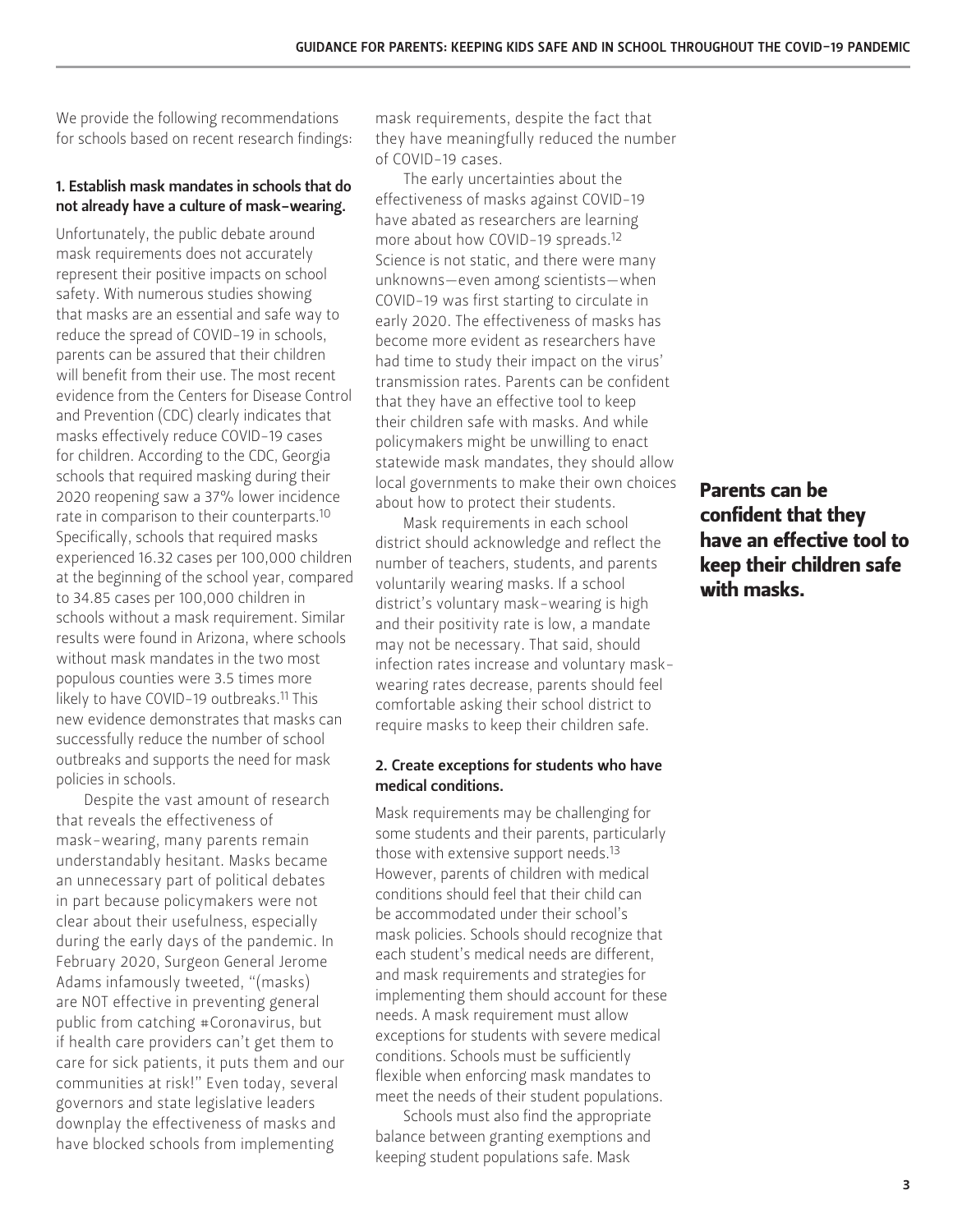exemptions should only be tailored around students with medical needs diagnosed by doctors. In some states, such as Pennsylvania, students and parents took advantage of loopholes in their schools' policies that allowed a significant proportion of students to attend school without masks.14 The high number of exemptions that were granted caused many parents to question the effectiveness of the mask requirements. Indeed, research indicates masks work best when a large portion of the population uses them15 and therefore exemptions must be based only on the medical needs of the child. Schools must grant these exemptions specifically to students who have conditions where mask-wearing would harm their physical or mental well-being. According to the American Academy of Pediatrics, these medical conditions are exceptionally rare and include only those with developmental delay or physical disabilities.16 Most children with medical conditions, including asthma, may wear masks without any potential for harm.

#### 3. Set clear guidelines of how and when mask mandates will end in schools.

COVID-19 is not going anywhere—at least in the short term. Vaccine hesitancy combined with practical limitations and the adaptability of the virus makes it highly unlikely the virus will stop circulating in the coming year.<sup>17</sup> Breakthrough infections are becoming more common, and initial evidence suggests that vaccine effectiveness wanes over time.18 Masks should be worn in school at least through the end of the 2020-2021 academic year to keep infections down and reduce the risk of disruptions for in-person learning, especially in areas with elevated transmission rates. Indeed, even if cases significantly decline in that time span, it would be prudent to continue mask use for the near term. In the United Kingdom, schools are now struggling with new surges of COVID-19 infections among teachers and children, and many highly vaccinated nations in Europe are similarly struggling to keep infections down. Austria's recent return to a full lockdown is one example that could indicate the United States may also soon see a rise in cases. In fact, Michigan health officials recently recommended that all residents above two

years of age wear masks, regardless of vaccine status.

Still, masks cannot become a normal and permanent part of school for children and teachers. Many parents might be left wondering if we are in a never-ending cycle of mask policies. Schools must have an endgame and demonstrate an understanding that masks are a temporary measure. At some point, educators should eliminate the requirements and allow children to interact with one another without masks. Thus, schools must set clear benchmarks for when they believe COVID-19 mitigation strategies can be relaxed or ended. It is vital that any plan includes information that can be easily understood by parents. These benchmarks should include easily interpretable metrics concerning the test positivity rate in schools, vaccination rates, the number of active cases among students, teachers, and administrators, and trends in community spread. Schools should further regularly report these metrics to students and parents so they can plan appropriately. Open communication and a clear plan to end these mandates can help ease the anxiety felt by parents who have resisted masking their children. Unreasonably prolonging a mask mandate could risk creating stronger divides between parents and school administration and undermine any future efforts to combat COVID-19 through vaccinations.

As previously mentioned, parents should also expect policies that are developed specifically by and for their districts. States should not be quick to develop plans that inappropriately bind school districts to a specific course of action that could reverse their progress in dealing with COVID-19. There is not a single strategy that should be applied to all schools to end mask mandates. Instead, policymakers should acknowledge that school districts each face their own challenges that can make any universal policy counterproductive, and therefore they should be given the freedom to develop their own plans. Further, school districts should actively engage parents to understand when they will feel most comfortable relaxing their mask requirements. It is important that parents see their concerns reflected in the school's exit strategy.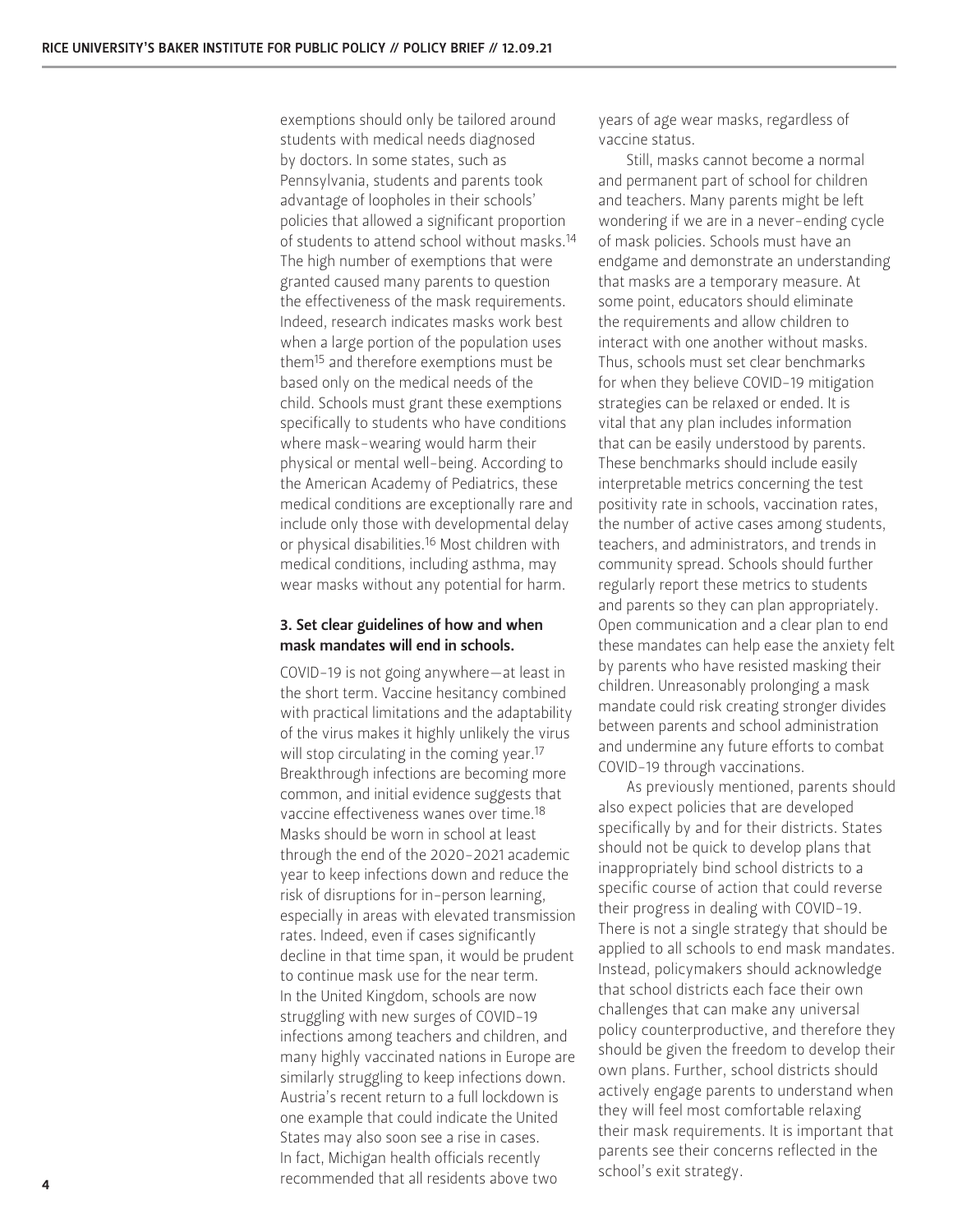Educators and administrators should also feel comfortable adjusting their timelines based on parental feedback and the success of other schools. It is not necessary for each school and their parents to have to learn how to end their masking policies on their own. Instead, schools should learn from one another to develop the best COVID-19 exit strategy. Should certain strategies seem too stringent or lax based on the experiences of other schools, administrators and educators would do well to adjust their plan of action.

#### **CONCLUSION**

Parents have received a host of conflicting information about the effectiveness of masks from policymakers. They have also been caught in the middle of a political debate that is increasingly detached from evidence. With COVID-19 cases on the rise yet again—as can be seen in Europe, where cases are currently increasing even in nations with high vaccination rates, and in states like Vermont that also have high rates of vaccination—it is important to look at the facts. The recent emergence of the Omicron variant, which reinforces scientific evidence that the virus can mutate, means that mask use is as important now as ever. Research demonstrates that masks are an effective and safe tool for reducing COVID-19 cases among students. As discussed earlier, school districts that implemented mask requirements experienced fewer cases of COVID-19 among their students and teachers. Thus, parents can rest assured that masks will help keep their children safe while attending in-person classes.

However, schools cannot continue to use masks for an unlimited period. It is important for schools to develop plans to remove mask mandates based on the number of cases they are experiencing and local transmission rates. To avoid eliminating mask mandates at the wrong time, schools must regularly engage parents to understand the risks and challenges they face. Further, parents should advocate for policies they believe will keep their children safe from the COVID-19 pandemic.

It is important for parents to be aware that masks alone will not end the pandemic. While masks are an effective tool, they are only one of many that will lower COVID-19 transmission rates and cases. The only way out of the COVID-19 pandemic is through widespread vaccination, and even though the Pfizer vaccine has been approved for children age 5 and older, there are still ongoing studies about the effects of vaccines on children. There are also important questions about how effective the current vaccines will be against the Omicron variant. While all indications suggest that the vaccines are safe and effective, masks provide a less invasive option to protect children until all the data are assessed. Parents should feel comfortable with their children using masks while vaccine studies continue.

#### ENDNOTES

1. Olga Morozova, Zehang Richard Li, Forrest W. Crawford, "One year of modeling and forecasting COVID-19 transmission to support policymakers in Connecticut," *Scientific Reports* 11 (October 2021), [https://](https://doi.org/10.1038/s41598-021-99590-5) [doi.org/10.1038/s41598-021-99590-5.](https://doi.org/10.1038/s41598-021-99590-5)

2. Samantha E. Budzyn et al., "Pediatric COVID-19 Cases in Counties With and Without School Mask Requirements—United States, July 1–September 4, 2021," *Morbidity and Mortality Weekly Report* 70, no. 39 (October 1, 2021): 1377-1378, [http://dx.doi.](http://dx.doi.org/10.15585/mmwr.mm7039e3) [org/10.15585/mmwr.mm7039e3.](http://dx.doi.org/10.15585/mmwr.mm7039e3)

3. Elizabeth Piper and Toby Sterling, "Omicron variant detected in more countries as scientists race to find answers," *Reuters*, November 28, 2021, [https://www.reuters.](https://www.reuters.com/world/new-coronavirus-variant-omicron-keeps-spreading-australia-detects-case) [com/world/new-coronavirus-variant](https://www.reuters.com/world/new-coronavirus-variant-omicron-keeps-spreading-australia-detects-case)[omicron-keeps-spreading-australia](https://www.reuters.com/world/new-coronavirus-variant-omicron-keeps-spreading-australia-detects-case)[detects-cases-2021-11-28/](https://www.reuters.com/world/new-coronavirus-variant-omicron-keeps-spreading-australia-detects-case).

4. Brett Haensel, "Nearly 1 million U.S. children have contracted COVID in the past 4 weeks," *Fortune*, September 21, 2021, [https://fortune.com/2021/09/21/covid](https://fortune.com/2021/09/21/covid-cases-children-schools-1-million-cases-coronavirus-update/)[cases-children-schools-1-million-cases](https://fortune.com/2021/09/21/covid-cases-children-schools-1-million-cases-coronavirus-update/)[coronavirus-update/.](https://fortune.com/2021/09/21/covid-cases-children-schools-1-million-cases-coronavirus-update/)

5. Allyson Waller, Kalley Huang, and Mandi Cai, "At least 45 districts shut down in-person classes due to COVID-19 cases, affecting more than 40,000 students," *The*